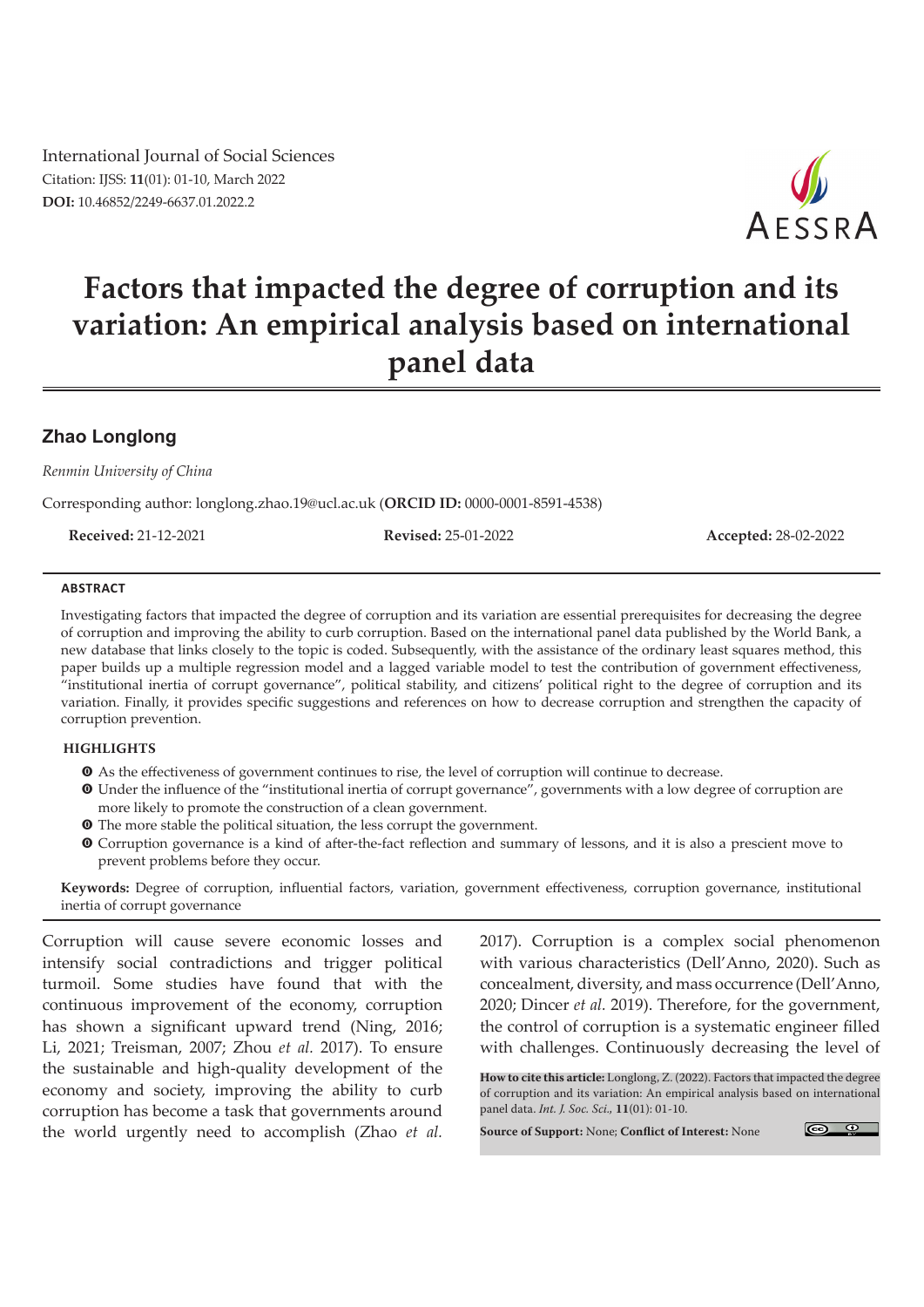corruption is the primary goal of improving the ability to curb corruption. Exploring the main factors affecting the variation in the degree of corruption is an essential prerequisite for decreasing corruption.

At present, the research on "causes of corruption" and "variation in the degree of corruption" can be roughly divided into the following two categories according to different research methods: The first category is mainly empirical analysis. Through the construction of econometric models, different factors that cause corruption or exacerbate corruption are analyzed. For example, Dell'Anno (2020), Treisman (2015), and others have used different data models, such as structural equations or multiple regression equations, to examine factors that may lead to corruption or improve the degree of corruption. The present research results also put forward corresponding recommendations that could generate positive effects on curbing corruption (Pellegrini, 2011; Elbahnasawy, 2012; MacDonald, 2011). The second category consists of theoretical analysis. With the help of existing theoretical frameworks and research results, they speak highly of exerting the function of national auditing (Zhou *et al.* 2017), implementing specific measures for constructing a clean and honest government (Xiong, 2016), etc., via drawing on the advanced experience of Western countries. Thus, the practical strategies for curbing corruption have been explained and discussed to a large extent (Wu, 2017; Dincer *et al.* 2019).

Judging from the existing literature, the study on what impacts the degree of corruption involves seven aspects. Taking the government aspect as an example, the mainstream is discussing the impacts of government size (Elbahnasawy *et al.* 2012), scope (Andersson, 2017), educational background (Dincer, 2008), salary level (Xu *et al.* 2020), and gender ratio of civil servants (Andersson, 2017) on the degree of corruption. Whereas the articles that analyze the contribution of government effectiveness, "institutional inertia of corrupt governance", and citizens' political right to e the degree of corruption and improve the ability to curb corruption are minimal. Studies on projecting the further fluctuations of corruption levels in governments are even rarer. Therefore, this study aims to achieve the following two goals through multiple regression analysis: Firstly, to further clarify the contribution of government effectiveness, "institutional inertia of corruption governance", political stability, and citizens' political right to the degree of corruption. Secondly, to create a projection that can be used to predict the further fluctuations of corruption levels to provide a specific mirror for the formulation of corruption prevention strategies.

According to the results of this study, it is easy to find these viewpoints. Primarily, under the significant influence of the "institutional inertia of corrupt governance", countries with low levels of corruption tend to maintain lower variation. In contrast, countries with higher levels of corruption will become more corrupt. Then, the improvement of government effectiveness will have a significant positive impact on weakening corruption. So, improving government efficiency is an important measure that could improve corruption governance's capability and defense capability. Thirdly, from the perspective of the size of influence, promoting government efficiency is a better choice to effectively decrease the degree of corruption, followed by improving the effective exercise of citizens' political rights.

The remainder of this study will be developed in the following order: Section 2 sorts out the central literature related to "factors impact the degree of corruption and its variation" and explains the four main assumptions proposed by this article. Section 3 discusses the principal methodology used and the econometric models established. Section 4 presents the main findings. Section 5 summarizes the conclusions. In addition, the original data and its specific operation commands in data are provided in appendix 1.

## **Theoretical framework and main assumptions**

To achieve the common good in all kinds of public activities, public managers are authorized the public power to safeguard the public interest rather than the interests of individuals or groups (Dell'Anno, 2020). If public managers misuse the public power they have to pursue individual or group interests, it can be called corruption (Treisman, 2015). In short, corruption is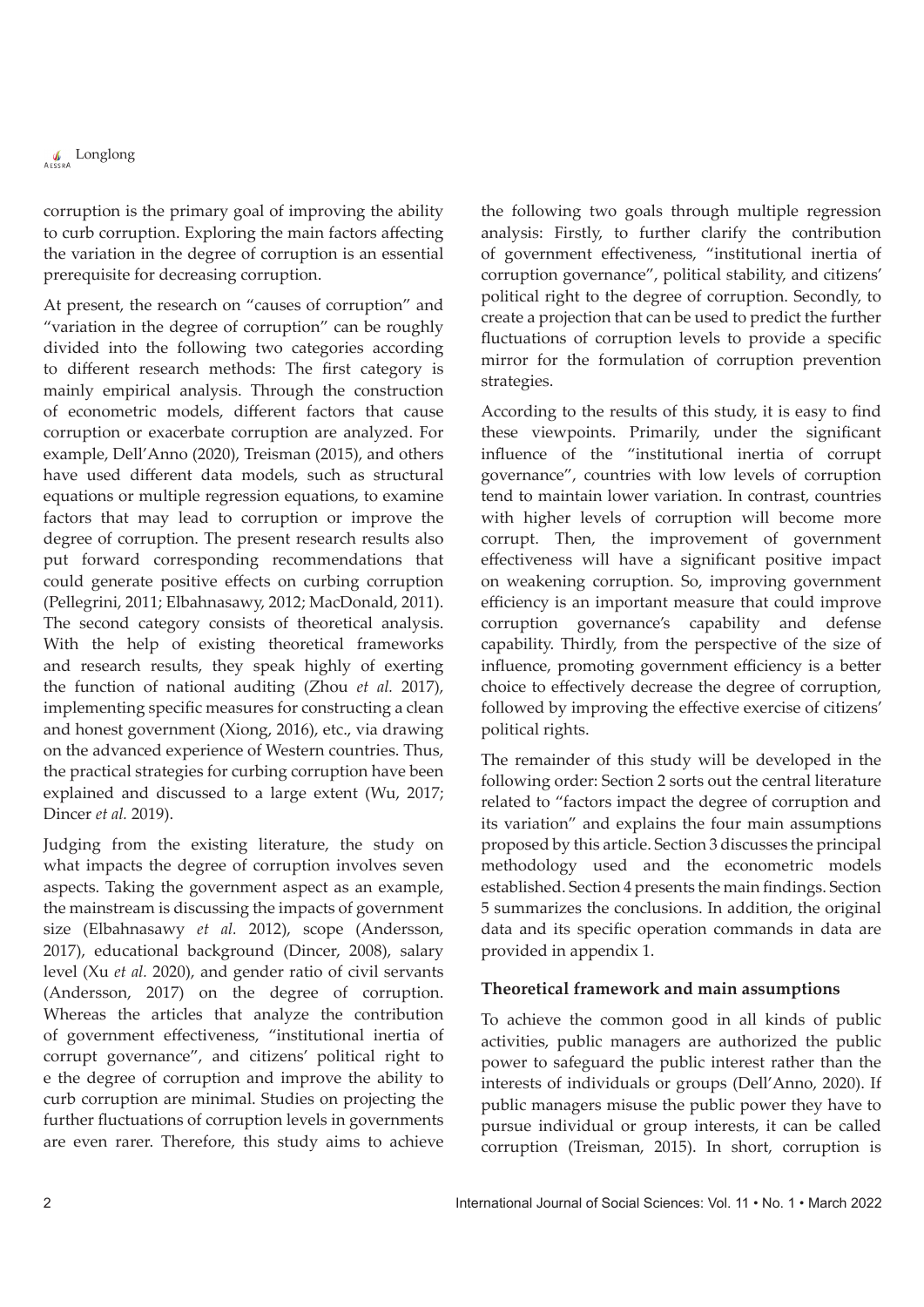Factors that impacted the degree of corruption and its variation...  $\int_{\Delta F \leq R_{AB}}$ 

"the abuse of public power for personal gains"1 . The degree of corruption is a description and reflection of the corruption of a country or government. The higher the degree of corruption, the more corrupt the country or government is (Dimant *et al.* 2018). Combining the research results related to the degree of corruption is to figure out the research status of this field and provide specific feasibility demonstration and support for new research directions or indicators at the theoretical level. In addition, clarifying the main assumptions of this study can help further narrow the scope of the study to accomplish the core research objectives better.

## **Theoretical framework**

In the context of econometrics, corruption has always been seen as a perceptual and complex social phenomenon (Dell'Anno, 2020). As a result, corruptionrelated studies contain many categories and draw richer conclusions. The research on the factors that influence the degree of corruption can be roughly divided into seven categories. They are economical, institutional, governmental, media, political, historical, and geographical (Treisman, 2007; Treisman, 2015). First of all, when studying the impact of economic factors on the degree of corruption, researchers tend to discuss from the perspective of economic development, import and export status, and the probability of inflation (Zang *et al.* 2021; Buehn *et al.* 2018). However, the main exploratory perspectives are analyzing institutional factors, laws and regulations, medium-term and longterm continuous democratic systems, institutional inertia, and the quality of supervision (Goel *et al.* 2010) (MacDonald *et al.* 2011). Secondly, researchers favor the quality of newspaper distribution, media freedom, and freedom of speech when analyzing media factors (Dimant *et al.* 2018; Elbahnasawy *et al.* 2012). Unlike the other four types of factors, there are few specialized studies on political, historical, and geographical factors. Due to the limitations of objective conditions, the research involving political, historical, and geographical factors tends to roughly divide them into political stability, national pattern, the probability of political violence, the history of British colonization, Protestant

tradition, mainstream religious tradition, geographical environment, natural resource reserves, etc. (Xu *et al.* 2020; Dincer, 2008; Andersson, 2017; Dincer *et al.* 2019; Dell'Anno 2020).

All in all, judging from the existing conclusions, economic factors, institutional factors, government factors, media factors, political factors, historical factors and geographical factors all have a specific impact on corruption. However, due to differences in the database, research methods, and econometric models, this effect shows various correlation coefficients and significance in different findings. According to incomplete statistics, the significant impacts that are generally recognized at present are:

- $\cdot$  mainly the development level of the economy,
- $\triangleleft$  the improvement level of institutional,
- $\triangleleft$  the degree of freedom for social media or expression,
- $\triangleleft$  the level of education for public servants,
- the scope of government.

Assessing the current level of corruption has been a common choice of the vast majority of researchers in the past (Dell'Anno, 2020). They usually selected several key indicators through careful analysis. They then used different econometric methods and models to measure the impact of each indicator on the degree of corruption, or use specific testing methods, such as co-integration test, Granger causality test, etc., to demonstrate the causal relationship between each index and the degree of corruption. In contrast, it is rare to use a lagged model to predict future fluctuations of corruption. Corruption governance is a kind of ex post facto control and exante control (Li, 2021). Evaluating the current level of corruption is a form of ex post facto control, while predicting the future level of corruption is a means of ex-ante control. Therefore, exploring the current level of corruption and projecting the future level of corruption play a crucial role in promoting the ability to improve the comprehensive management of corruption, and both of them are indispensable.

Main assumptions Changes in the degree of corruption result from factors within and outside governments. Thttps://www.transparency.org.uk/corruption-statistics Combined with the analysis and commentary above,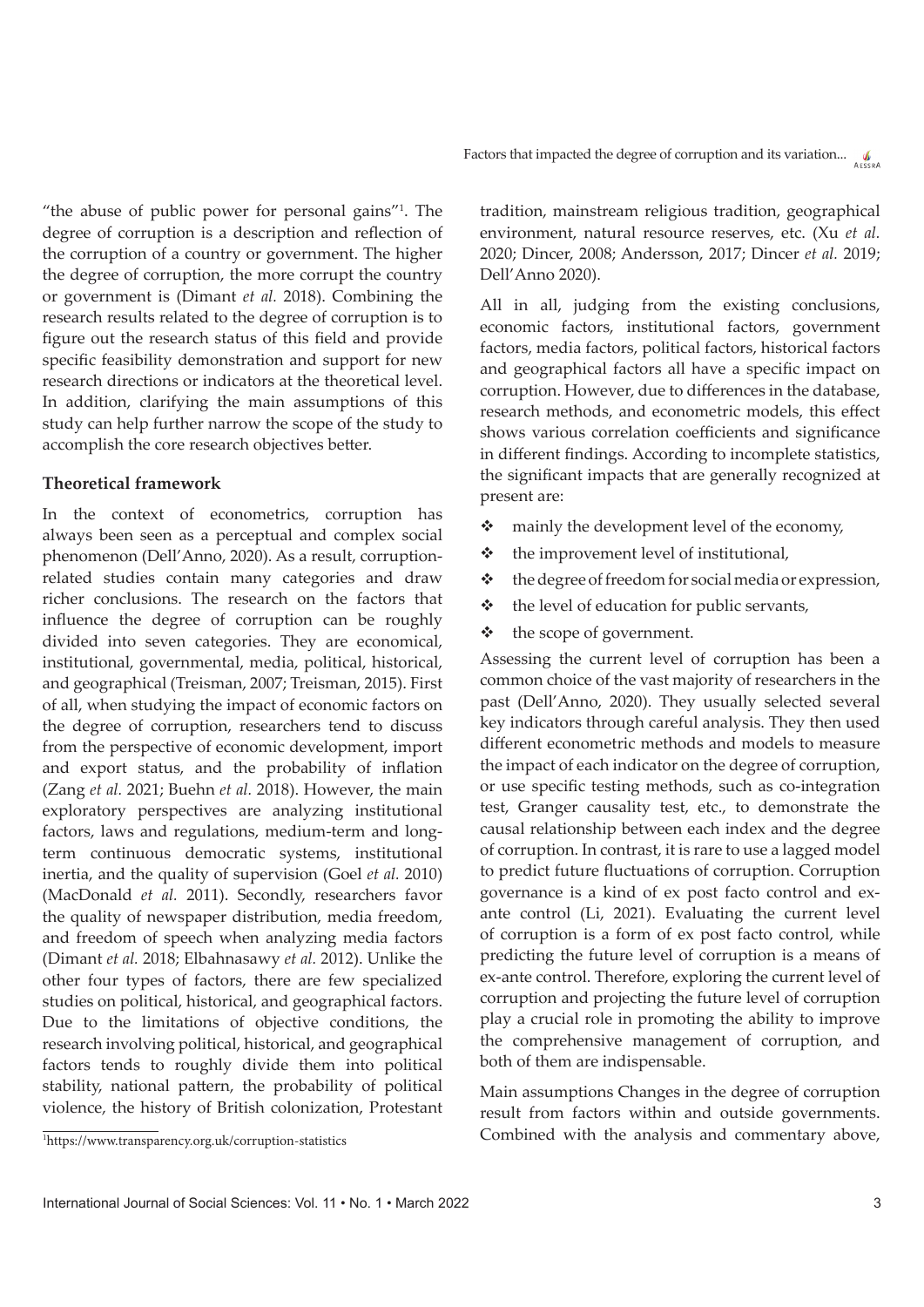# **Conglong**

after trying to eliminate the interference of endogenous problems, this study mainly selects four influential factors, called government effectiveness, "institutional inertia of corrupt governance", political stability, and citizens' political right, for empirical analysis. Meanwhile, it puts forward four main theoretical hypotheses, respectively.

Government effectiveness refers to all the practical functions that public managers can perform in public management activities to achieve the common good (Zhou *et al.* 2017; Dincer *et al.* 2019). From the perspective of connotation, the effectiveness of the government is closely related to the scale of the government and the public servants (Guo, 2017). While from the perspective of the coded database, government effectiveness belongs to the influential composite factors, which mainly include five secondary indicators. They are the quality of public services, national services, the ability to get rid of political pressure, the quality of policy formulation and implementation, and the credibility of government policy implementation. The size of government, the quality of civil servants, and the salary of public staff have been shown to have a significant correlation with the degree of corruption. However, some studies have questioned this, arguing that this so-called correlation is not apparent (Andersson, 2017). Nevertheless, the existence and prominence of the correlation between government effectiveness and the degree of corruption have not been definitively verified by former scholars. After considering the actual situation and the results of various studies, this article makes the following assumption (H1): As the effectiveness of government continues to increase, the level of corruption in government will continue to decrease.

The "institutional inertia of corruption governance" mainly refers to the stable performance of a country or government at the level of corruption management and control over a long period (Xu *et al.* 2020). Generally speaking, if the degree of corruption control is maintained to a high level for a long time, then the level of corruption in this country or government is likely to maintain a low development trend. From the perspective of connotation and composition, the "institutional inertia of corruption governance" belongs

to a single type of influential factor. In previous studies, the "institutional inertia of corrupt governance" has often been referred to as "the historical inertia of institutions" or "the tradition of the system". Scholars have demonstrated a significant causal relationship between the "the historical inertia of institutions" and the degree of corruption by building various models or conducting theoretical analyses (MacDonald *et al.* 2011). At the same time, some researchers have proposed that there is no apparent causal relationship between "the historical inertia of institutions" (such as the Protestant tradition and the British colony tradition) and the degree of corruption (Treisman, 2007), (Dimant *et al.* 2018). After considering the actual situation and the results of each study, this article puts forward the following hypothesis (H2): Under the influence of "institutional inertia of corrupt governance", governments with low corruption are more likely to promote integrity construction, while governments with higher corruption are just the opposite.

Political stability refers to the degree of stability in the political situation of a country or government (Elbahnasawy *et al.* 2012). From the perspective of connotation and composition, political stability belongs to a single influential factor. The more stable the political situation, the less likely it is to have political violence. On the one hand, Pellegrini (2011), MacDonald (2011), and others have found through various investigations that there is a significant correlation between political stability and the degree of corruption (Treisman, 2015). Elbahnasawy (2012) and others, on the other hand, insist that political stability is not a determinant of the degree of corruption (Goel *et al.* 2010). After considering the actual situation and the results of previous research, this article proposes the following hypothesis (H3): the more stable the political situation, the lower the degree of corruption in the government.

Citizens' political right mainly refers to the right of citizens to participate in the political life of a country (Zhou *et al.* 2017). Judging from the composition of the coded database, citizens' political right belongs to the influential composite factors, which mainly include three indicators, just as follows: citizens' right to elect government officials, citizens' freedom of speech and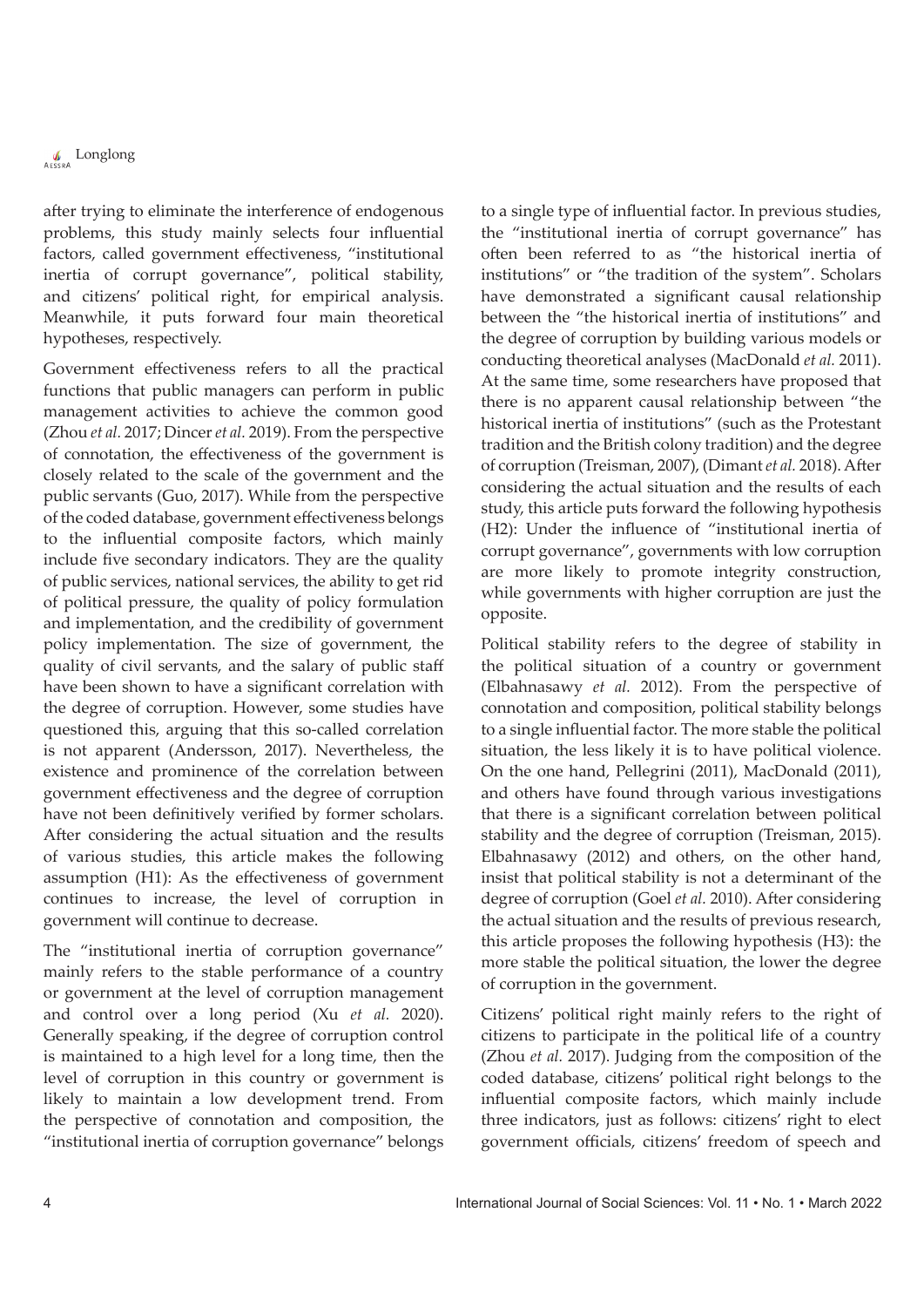association, and media freedom. Among them, citizens' freedom of speech and media freedom has been proven to be effective measures to control corruption and have been recognized and supported by many researchers such as Treisman (2015). As for the impact of citizens' right to vote and freedom to associate on the degree of corruption, it is hard to find any similar empirical study. After considering the actual situation and the results of each study, this article proposes the following hypothesis (H4): the more influential the exercise of civil political power, the lower the degree of corruption in government.

## **Methodology and models**

Relying on the World Bank's latest "Global Governance Indicators" released in 20212 , the study extracted adequate data from the four aspects of corruption control, government effectiveness, citizens' political rights, and political stability and established a new panel data set. The panel database covers all valuable data related to the above four main variables in about 211 countries worldwide in the past 24 years.

#### **Methodology**

To more accurately examine the correlative relationship between government effectiveness, "institutional inertia of corrupt governance", political stability, citizens' political power, and the degree of corruption, and to predict further development trends of corruption, we have coded a proprietary panel dataset. The dataset has three main characteristics: Firstly, the span time is relatively long (containing all valid data from 1996 to the present). Secondly, the geographical scope covered is relatively broad. Thirdly, it has a high degree of fit with this study (including all the variables needed for the study, and the actual observed values of the variables are about 4560).

A comprehensive understanding of the basic situation of each variable is an essential prerequisite for the successful completion of this research. So, in the beginning, we investigated the basic situation of corruption control,

government effectiveness, political stability, and citizens' political right and found their maximums and minimums, respectively, and the countries to which they belong (as shown in Tables 1 and 2).

**Table 1:** Descriptive statistics for variables

|      | Variable Number Average |          | Standard<br>Deviation |          | Minimum Maximum |
|------|-------------------------|----------|-----------------------|----------|-----------------|
| Year | 4708                    | 2009.22  | 6.796                 | 1996     | 2020            |
| СC   | 4530                    | $-1.680$ | 0.998                 | $-1.905$ | 2.470           |
| ge   | 4516                    | $-1.240$ | 0.998                 | $-2.475$ | 2.437           |
| pv   | 4540                    | 4.190    | 0.998                 | $-3.315$ | 1.965           |
| va   | 4560                    | 5.040    | 0.998                 | $-2.313$ | 1.801           |

**Table 2:** Extreme values of variables and their corresponding countries

|    |          | Country/<br>Variable Minimum Region for<br>Min |       | Country/<br>Maximum Region for<br>Max |
|----|----------|------------------------------------------------|-------|---------------------------------------|
| СC | $-1.905$ | South Sudan                                    | 2.470 | Denmark                               |
| ge | $-2.475$ | South Sudan                                    | 2.437 | Singapore                             |
| pv | $-3.315$ | Somalia                                        | 1.965 | Greenland                             |
| va | $-2.313$ | North Korea                                    | 1.801 | Denmark                               |

Then, with the help of the ordinary least squares method, we established a multiple regression model and a lagged variable model to complete the correlative test of government effectiveness, "institutional inertia of corrupt governance", political stability, citizens' political right, and the degree of corruption, and the prediction of the development trend of corruption.

## **MODELS**

In order to complete the test of H1, H2, H3, and H4 and the projection of variation for corruption shortly, a multivariate regression model (referred to as model A) and a lagged variable model (referred to as model B) were established, employing ordinary least squares regression. Model A was built to examine the impact of government effectiveness, political stability, and citizens' political rights on the degree of corruption. At the same time, the establishment of Model B can be used to test the impact of the "institutional inertia of corruption governance" on the degree of corruption

<sup>2</sup> https://databank.worldbank.org/reports.aspx?source=worlddevelopment-indicators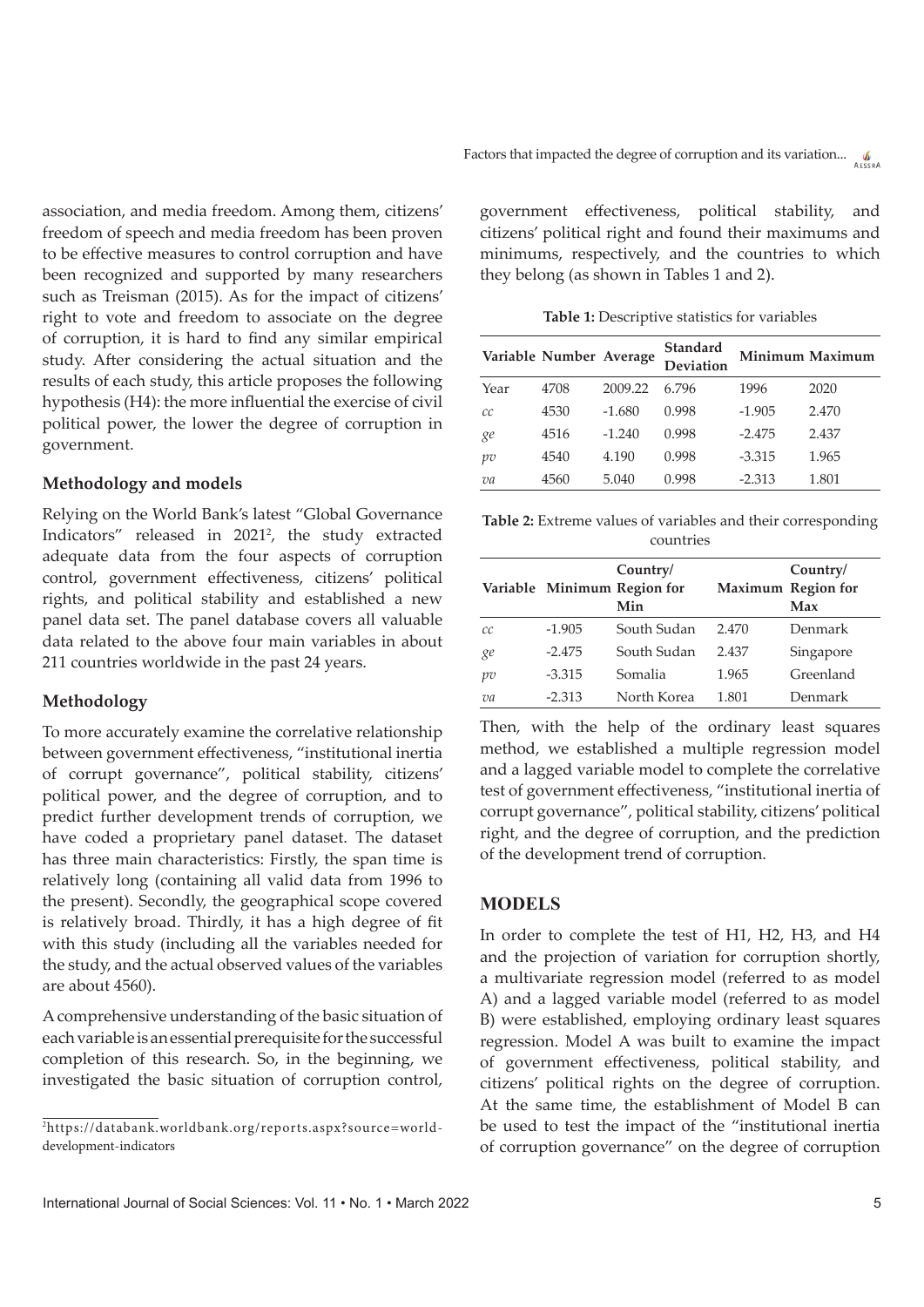**Conglong** 

and, to a large extent, to predict the development trend of future corruption.

Model A :  $cc_{it} = \alpha_i + \beta_1 ge_{it} + \beta_2 va_{it} + \beta_3 pv_{it} + e_i$ Model B :  $cc_{it} = \alpha_i + \rho cc_{it-1} + \beta_1 \, g e_{it-1} + \beta_2 \, va_{it-1} + \beta_3 \, p v_{it-1} + e_i$ 

Among them, "*cc* (*it*)" represents the degree of corruption control, "*ge* (*it*)" represents the effectiveness of the government, "*va* (*it*)" represents the political rights of citizens, and "*pv* (*it*)" represents the stability of the political situation; "*cc* (*it*–1)" "*ge* (*it*–1)" "*va* (*it*–1)" "*pv* (*it*–1)" corresponds to the values of the previous year respectively; "*e*" is a symbol of possible errors.

The results obtained can effectively test H1, H2, H3 and H4. When the p-value of "*cc* (*it*–1)" "*ge* (*it*)" "*va* (*it*)" "*pv* (*it*)" can pass the significance test of the 0.01 level, it indicates that there is a significant correlation between them and the degree of corruption. Conversely, it indicates that there is no correlation. It is crucial to judge the four coefficients to figure out a positive or negative correlation between the above variables and the degree of corruption. In general, a positive coefficient indicates a positive correlation and vice versa. Moreover, the greater the absolute value of the coefficient, the greater the impact on the degree of corruption is.

## **FINDINGS**

Figs. 1, 2, 3, 4, 5, and 6 reveal that government effectiveness, political stability, citizens' political right, and corruption control have roughly the same variation trend. Still, there are also significant differences between various countries or regions. In terms of the magnitude of the fluctuations of each variable, the fluctuations of Denmark, Greenland, and Singapore are relatively flat. In contrast, the fluctuations of South Sudan, Somalia, and North Korea are relatively violent. The indicators of South Sudan and Somalia have shown a downward trend in terms of their development momentum. In addition, between 2016 and 2020, there was a diametrically opposite trend between the degree of corruption control and political stability in North Korea, which shows that there is a specific negative correlation between corruption control and political stability in North Korea (whether such a relationship is significant needs to be further tested if necessary).

By reviewing the results of Tables 3, 4, and 5, it can be found that a significant positive correlation between government effectiveness, political stability, citizens' political rights, and the degree of corruption. Then, the "institutional inertia of corruption governance" has had an undeniable positive impact on the variation in the degree of corruption. Thirdly, political stability is difficult to play a significant role in predicting corruption trends. Fourthly, for model B, it is possible, to a large extent, to better predict the development trend of corruption by removing the variable of political stability.

**Table 3:** Fixed-effects Regression Analysis

| cc        | Coefficient | Standard<br>Error | T value | P value |
|-----------|-------------|-------------------|---------|---------|
| ge        | 0.424       | 0.013             | 32.14   | $***$   |
| va        | 0.254       | 0.014             | 18.65   | $***$   |
| pv        | 0.039       | 0.008             | 4.81    | $***$   |
| Intercept | $-0.0004$   | 0.003             | $-0.15$ | 0.882   |

*Error: 0.176; R-side: 0.8593. Note: \*\*\* indicates that the correlation coefficient passed the significance test of 0.01 level.*

**Table 4:** Fixed-effects Regression Analysis

| cc           | Coefficient | <b>Standard Error</b> T value                                                                   |         | P value  |
|--------------|-------------|-------------------------------------------------------------------------------------------------|---------|----------|
| $cc_{it-1}$  | 0.711       | 0.013                                                                                           | 56.86   | $***$    |
| $ge_{it-1}$  | 0.047       | 0.012                                                                                           | 3.93    | ***      |
| $va_{it-1}$  | 0.087       | 0.012                                                                                           | 7.54    | ***      |
| $pv_{it-1}$  | 0.004       | 0.006                                                                                           | 0.67    | 0.505    |
| Intercept    | $-0.001$    | 0.002                                                                                           | $-0.72$ | 0.474    |
| $\mathbf{r}$ |             | $\alpha$ a a $\pi$ . It is a consequent to the set of the set of the set of the set of $\alpha$ |         | $\cdots$ |

*Error: 0.117; R-side: 0.9815. Note: \*\*\* indicates that the correlation coefficient passed the significance test of 0.01 level.*

**Table 5:** Fixed-effects Regression Analysis

| cc          | Coefficient | <b>Standard</b><br>Error | T value | P value |
|-------------|-------------|--------------------------|---------|---------|
| $cc_{it-1}$ | 0.710       | 0.013                    | 56.59   | ***     |
| $ge_{it-1}$ | 0.045       | 0.012                    | 3.80    | $***$   |
| $va_{it-1}$ | 0.088       | 0.012                    | 7.53    | $***$   |
| Intercept   | $-0.002$    | 0.002                    | $-1.08$ | 0.280   |

*Error: 0.118; R-square: 0.9811. Note: \*\*\* indicates that the correlation coefficient passed the significance test of 0.01 level.*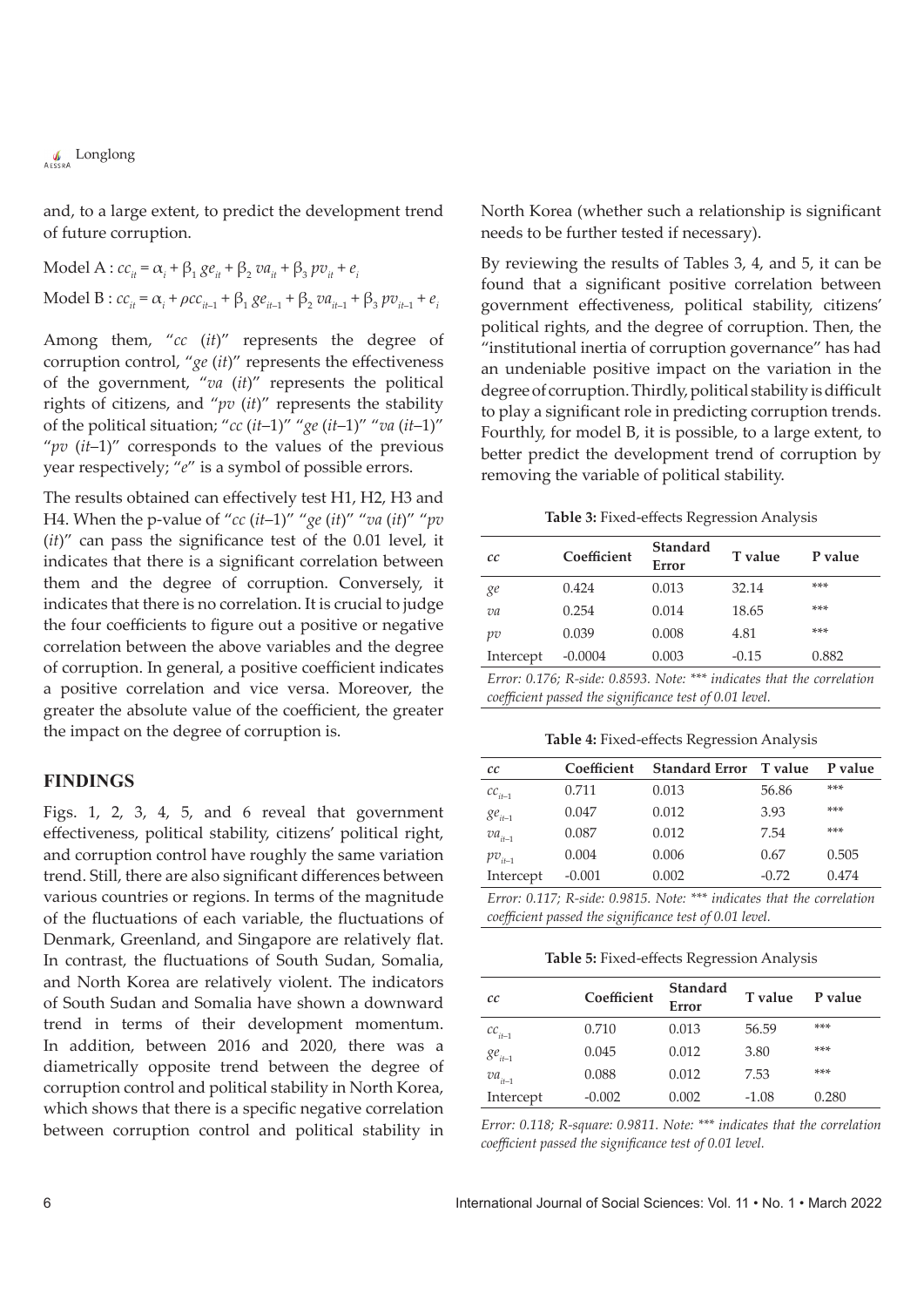



corruption in Somalia from 2002 to 2020

## **Factors that impacted the degree of corruption**

Judging from the results of this study, H1, H2, H3, and H4 all passed the significance test. There is a significant correlation between government effectiveness, the "institutional inertia of corrupt governance", political stability, citizens' political right, and the degree of corruption. Among the four influential factors, the

"institutional inertia of corrupt governance" has the most significant impact on the degree of corruption, followed by government effectiveness, citizens' political right, and political stability is the last one. Specifically, when the "institutional inertia of corrupt governance", government effectiveness, citizens' political right and political stability increase by one unit each, the degree of corruption control will be correspondingly increased

corruption from 2002 to 2020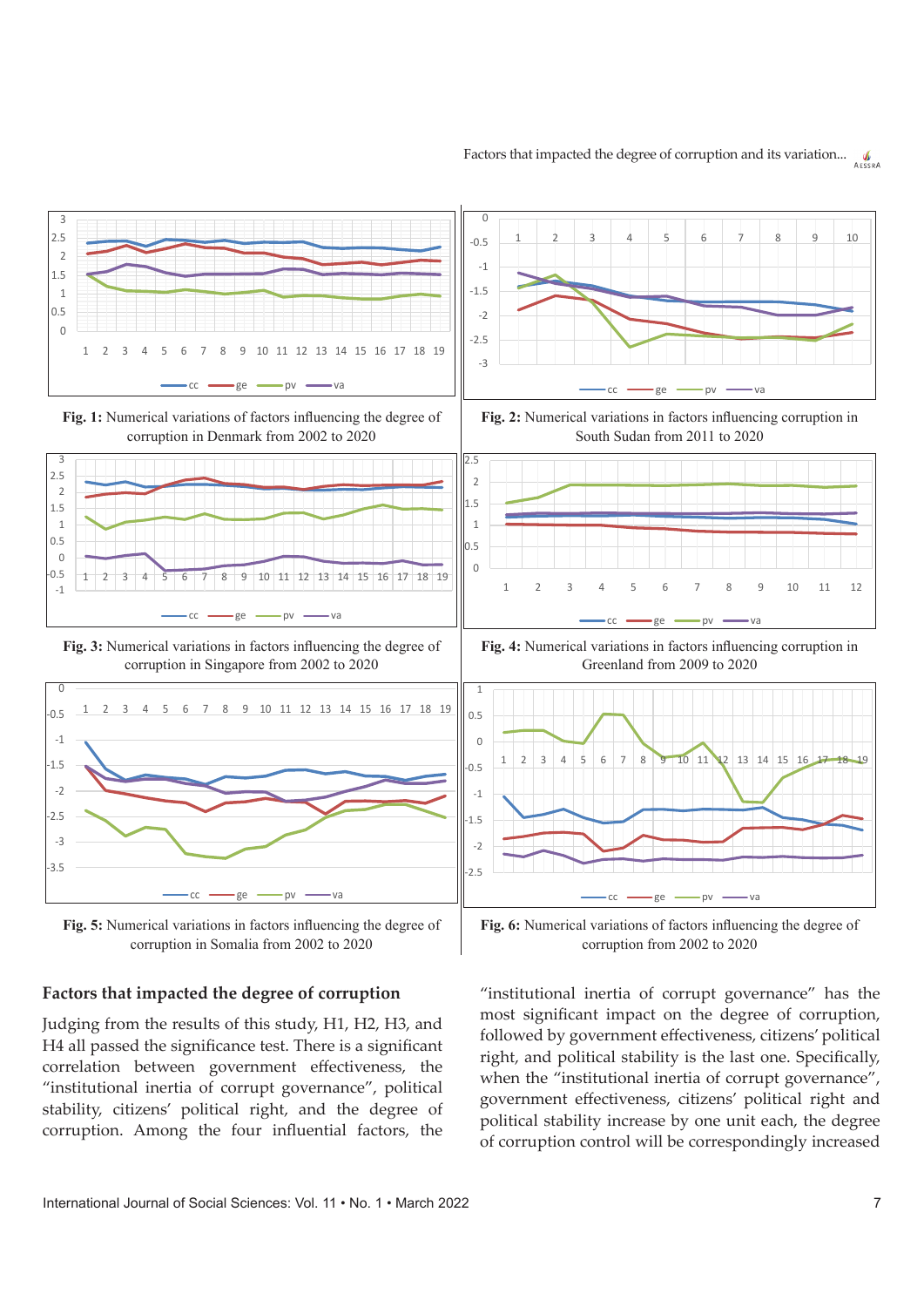# **Conglong**

(or the degree of corruption will be correspondingly reduced) 0.711, 0.424, 0.254 and 0.039 units, respectively. The so-called "institutional inertia of corruption governance" rose, mainly referring to the phenomenon that the government has continued to increase its policy intervention in corruption governance. Thus, it can be easily seen that continuously increasing policy intervention, improving government efficiency, ensuring the effective exercise of citizens' political rights, and maintaining political stability are the four essential methods to decrease the degree of corruption and improve the ability of corruption governance.

## **Variation for the degree of corruption**

For Model B, only the lagged variable "political stability" failed the significance test. So it might be a wise choice to exclude this variable. After the readjustment, the three lagged variables (corruption control, government effectiveness, and citizens' political right) passed the significance test. The degree of fitting of the variables was 98.11% (compared with the 98.15% before the adjustment, the change was minimal). When the three lagged variables are increased by one unit each, the corruption control will be correspondingly increased (and the degree of corruption in the future will be correspondingly decreased) by 0.710, 0.045, and 0.008 units. Therefore, improving the current degree of corruption control, government effectiveness, and the effective exercise of citizens' political rights are practical approaches to preventing corruption and stimulating the potential of corruption governance.

## **CONCLUSION**

This study used the ordinary least squares method to conduct an empirical analysis of the newly formed international panel data examined and predicted the four significant factors that impacted the degree of corruption and its variation. Furthermore, concluded the following five essential conclusions: Firstly, there is a significant correlation between government efficiency, "institutional inertia of corrupt governance", political stability, and citizens' political right and the degree of corruption. Secondly, as the effectiveness of

government continues to rise, the level of corruption in government will continue to decrease. Thirdly, under the influence of the "institutional inertia of corrupt governance", governments with a low degree of corruption are more likely to promote the construction of a clean government. In contrast, governments with a higher degree of corruption are just the opposite. Fourthly, the more stable the political situation, the less corrupt the government. Fifthly, the more effectively citizens' political right is exercised, the less corrupt the government is. In short, corruption governance is a kind of after-the-fact reflection and summary of lessons, and it is also a proactive move to prevent problems before they occur. The emergence of the lagged variable model has opened up a new way to explore the early prevention and control of corruption. It has also greatly improved the scientific and forward-looking anti-corruption work.

## **REFERENCES**

- Andersson, S. 2017. Beyond unidimensional measurement of corruption. *Public Integrity,* **19**(1): 58–76.
- Buehn, A., Dell'Anno, R. and Schneider, F. 2018. Exploring the dark side of tax policy: An analysis of the interactions between fiscal illusion and the shadow economy. *Empir. Econ.*, **54**(4): 1609–1630.
- Dell'Anno, R. 2020. Corruption around the world: an analysis by partial least squares—structural equation modeling. *Public Choice,* **184**(3): 327-350.
- Dimant, E. and Tosato, G. 2018. Causes and effects of corruption: What has past decade's empirical research taught us? A survey. *J. Econ. Surv.*, **32**(2): 335–356.
- Dincer, O.C. 2008. Ethnic and religious diversity and corruption. *Economics Letters,* **99**(1): 98–102.
- Dincer, O. and Johnston, M. (2019). The search for the most CORRUPT State in the US. *In:* L. Eileen (Ed.), Political corruption (pp. 39–48). New York, US: Greenhaven Publishing.
- Elbahnasawy, N.G. and Revier, C.F. 2012. The determinants of corruption: Cross-country-panel-data analysis. *The Developing Economies,* **50**(4): 311-333.
- Elbahnasawy, N.G. and Revier, C.F. 2012. The determinants of corruption: Cross-country-panel-data analysis. *The Developing Economies,* **50**(4): 311-333.
- Goel, R.K. and Nelson, M.A. 2010. Causes of corruption: History, geography and government. *Journal of Policy Modeling,* **32**(4): 433-447.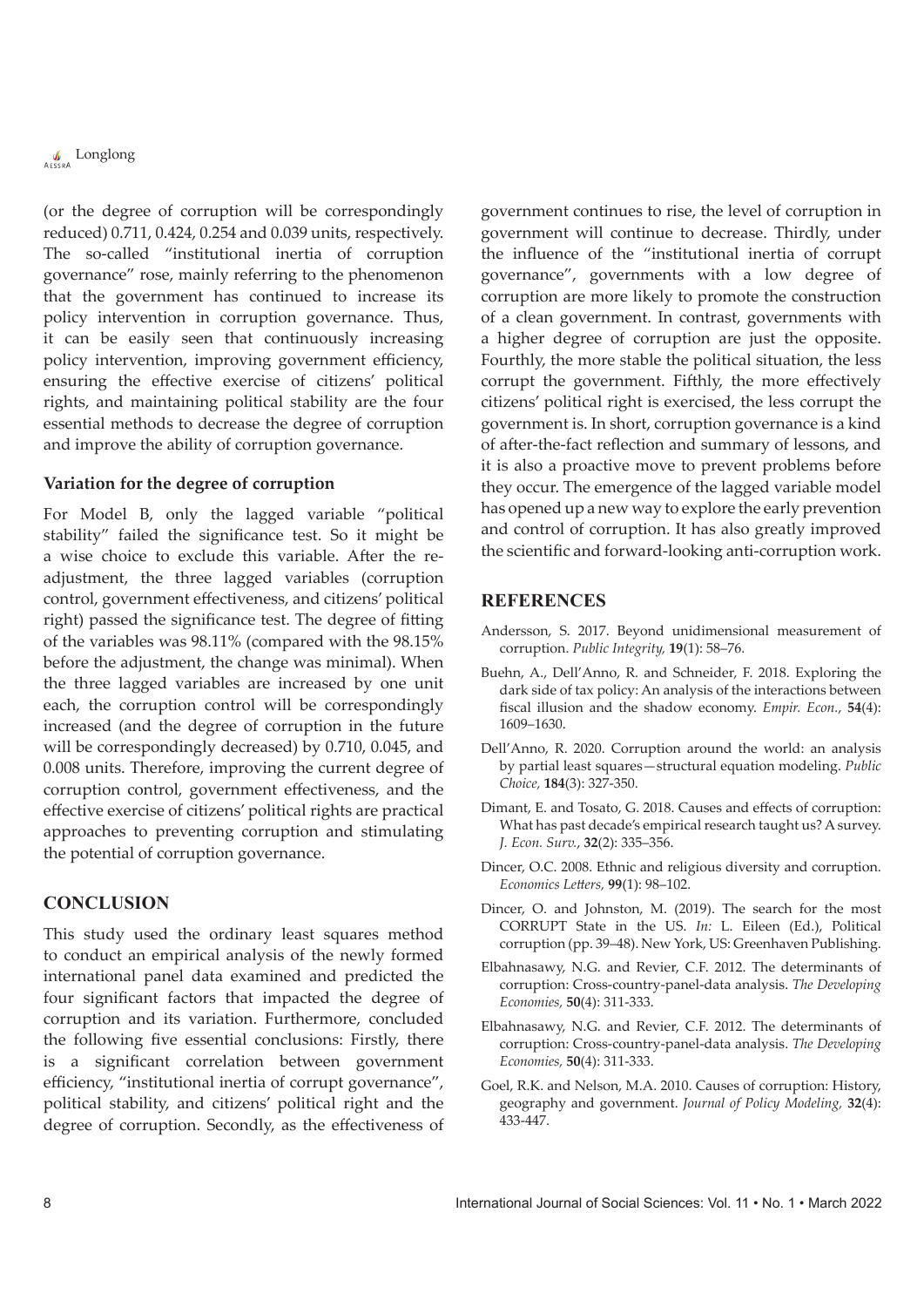Factors that impacted the degree of corruption and its variation...  $\int_{\text{Assna}}$ 

- Guo Yong. 2017. Corruption Situation after the 18<sup>th</sup> National Congress: An Evaluation of Three Dimensions. *Political Science Research,* (**03**), 2-11+125.
- Li Hui. 2021. The core characteristics of the current new trend of corruption and the strategy of governance. *People's Forum,*  (**22**): 44-47.
- MacDonald, R. and Majeed, M.T. 2011. Causes of corruption in European countries: history, law, and political stability. University of Glasgow University of Glasgow.
- Ning, H. 2016. Rethinking the causes of corruption: Perceived corruption, measurement bias, and cultural illusion. *Chin. Polit. Sci. Rev*., **1**(2): 268–302.
- Pellegrini, L. 2011. Causes of corruption: a survey of cross-country analyses and extended results. In corruption, development and the environment (pp. 29-51). Springer, Dordrecht.
- Philp, M. 2015. The definition of political corruption. *In:* P.M. Heywood (Ed.), Routledge handbook of political corruption (pp. 17–29). Abingdon, UK: Routledge.
- Treisman, D. 2007. What have we learned about the causes of corruption from ten years of cross-national empirical research? *Annu. Rev. Polit. Sci.*, **10**: 211-244.
- Treisman, D. 2015. What does cross national empirical research reveal about the cause of corruption. *In:* P.M. Heywood (Ed.), Routledge handbook of political corruption (pp. 95–109). New York: Routledge.
- World Bank. 1997. Helping countries combat corruption: The role of the World Bank. Washington, DC: World Bank Group.
- WU Jinjin. 2017. Corruption cognition, public service satisfaction and government trust. *Zhejiang Social Sciences,* (**01**): 43-51+156.
- Wu Yuzong, and Chen Dayong. 2000. A Brief Analysis of the Driving Forces of Government Corruption and its Control over Government Corruption. *Soc. Sci. Res.*, (**04**): 50-54.
- Xiong Jingfeng. 2016. The "Four Forms" of Supervision and Discipline Enforcement are Used to Implement the Comprehensive and Strict Governance of the Party. *China Party and Government Cadres Forum,* (**01**): 11-15.
- Xu Changge, and Jiang Shuoliang. 2020. Research on the Optimization Effect of Government Effectiveness and Corruption Regulation on The Business Environment: Empirical Evidence from Transnational Panel Data. Public *Adm. Pol. Rev.,* **9**(01): 84-96.
- Zang Leizhen, and Xiong Feng. 2021. The Hidden Tension Between Government Effectiveness and Government Scale: An Empirical Analysis Based on Global Panel Data. *J. Sun. Yat-Sen University (Social Science Edition),* **61**(04): 194-206.
- Zhao Xuejiao, Zhang Nan and Meng Qingguo. Prevention and Control of Corruption Based on Open Government Data: Practice and Enlightenment in the UK. *Public Adm. Rev.*, **10**(01): 74-90+207.
- Zhou Zejiang and Xiu Zongfeng. 2017. Collaborative Research on State Auditing and Corruption Governance System. *Chinese Administrative Management,* (**07**): 24-27.